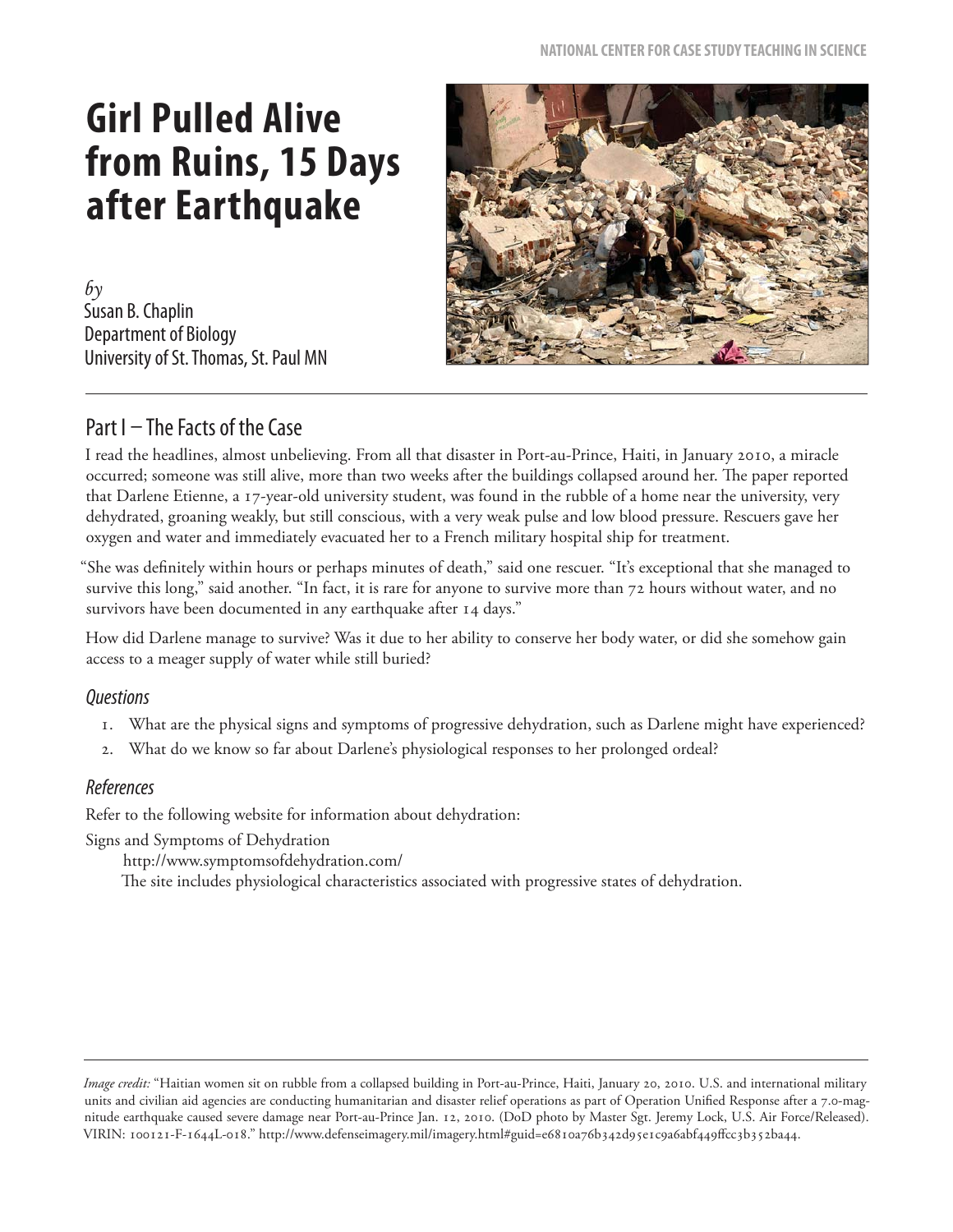# Part II – Calculating Darlene's Water Balance

The physiological consequences of Darlene's entrapment in the earthquake rubble were dehydration, starvation, and potentially heat exposure from daytime temperatures near 35°C (95°F) and high humidity. However, let's look first at just her ability to survive the dehydration of being buried for 15 days.

First, we should consider where water is "stored" in the body that could be tapped during Darlene's prolonged entrapment.

## Questions

- 3. Based on the diagram to the right, list the major water compartments of the body, and explain how water moves between them. What is the 60-40-20 rule for body water?
- 4. Assuming that Darlene did NOT have access to water during her entrapment, how would her body begin to lose water? What are the specific avenues of water loss?
- 5. How might the body immediately begin to reduce those avenues of water loss in Question #4? What important physiological reflexes would minimize the rate of water loss from those specific avenues?
- 6. How would changes in blood flow to specific organs help Darlene resist dehydration? Consider how reduction of function in particular organ systems might help conserve water.
- 7. Calculation of Darlene's water loss—Enter answers in the spaces and table below as directed.
	- a. Let's assume that Darlene weighs about 55 kg (~120 lb). Based on the 60-40-20 rule, how much total body water (in liters) does Darlene have? Record your answer below.
	- b. Most humans can withstand only a 12% loss of total body water before they progress to clinical shock. The lethal body water loss for humans is 20% of total body water. Based on these estimates, how many liters of body water can Darlene afford to lose? Record your answer below.
	- c. Data from published studies on women show that water loss varies as a function of age, weight, and environment. Values range from 2.7 L/day for young female adults (Sawha et al., 2005) to 3.3 L/day in active (but not exercising), young female students (Westerterp et al., 2010). How many days without water could Darlene survive at this rate of dehydration, assuming a maximum of 12% body water loss? Record your answer in the table below.
	- d. Are these water loss values (in 7c) of any use in predicting how much water Darlene might have lost per day? Justify your answer.
	- e. The absolute bare minimum water loss possible for humans, with all compensating mechanisms in force, is about 1.2–1.4 L/day (approximately 6 cups of liquid). How many days could Darlene survive at this rate of water loss? Record your answer in the table below.
	- f. At the absolute minimal rate of water loss (7e) and maximal tolerance of dehydration (20% of total body water from 7b), how many days without water could Darlene survive? Record your answer in the table below.
	- g. Now, based on these calculations, could Darlene have survived 15 days without water? Explain the basis for your answer.
	- 7a. Total body water in liters (55 kg human)\_\_\_\_\_\_\_\_\_\_\_\_\_\_\_\_\_\_\_\_\_\_\_\_\_\_\_\_\_\_\_\_\_\_\_\_\_\_
	- 7b. 12% of total body water in liters \_\_\_\_\_\_\_\_\_\_\_\_\_\_\_\_\_\_\_\_\_\_\_\_\_\_\_\_\_\_\_\_\_\_\_\_\_\_\_\_\_\_\_\_
	- 7b. 20% of total body water in liters  $\_\_$

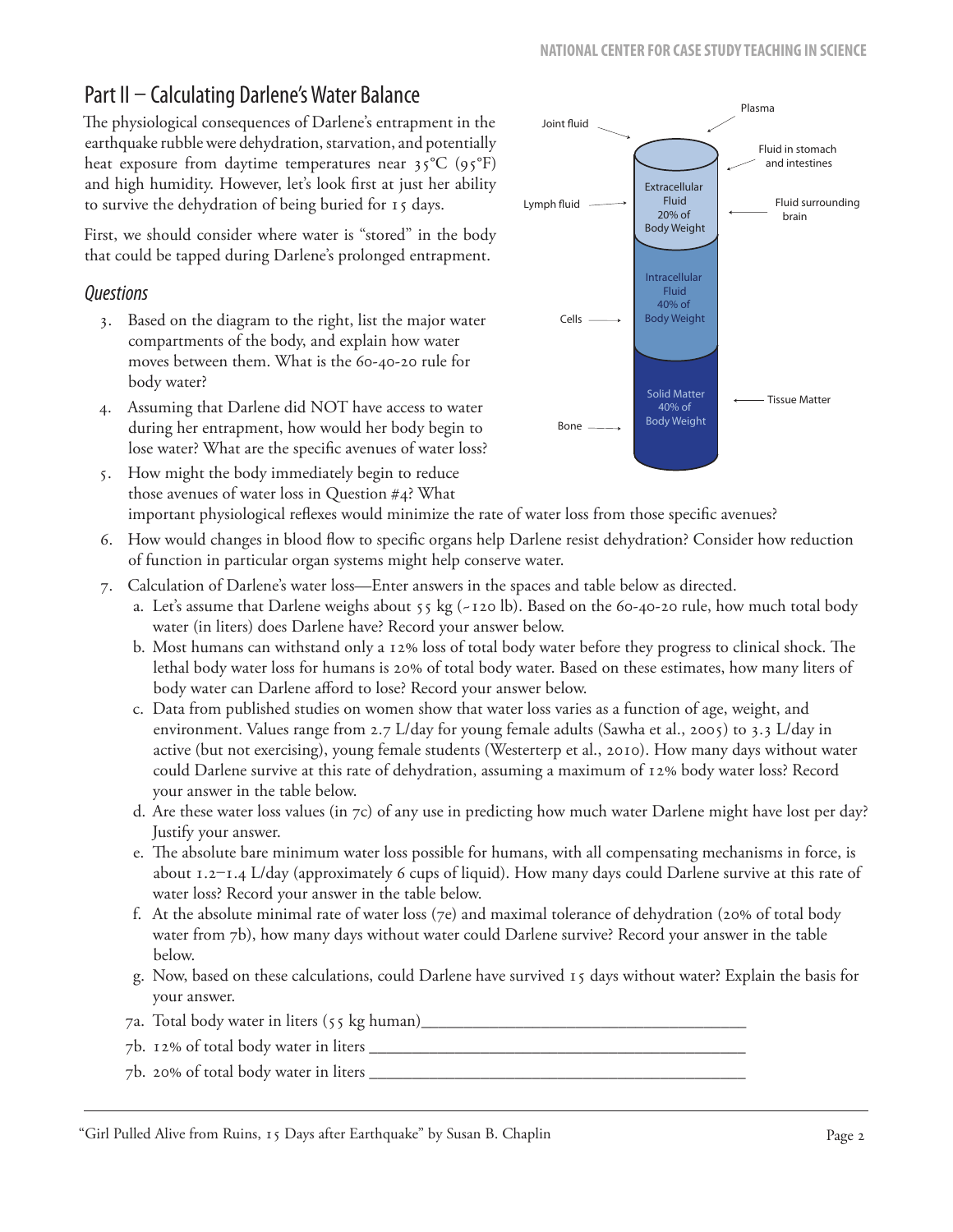| Condition                                                                                     | Rate of water loss | Survival time in days |
|-----------------------------------------------------------------------------------------------|--------------------|-----------------------|
| 7c. Average water loss for young adult females, 12% total body water<br>loss                  | $2.7$ L/day        |                       |
| 7c. Average water loss during summer for European women (55 kg),<br>12% total body water loss | $3.3$ L/day        |                       |
| 7e. Absolute minimal water loss possible in humans, 12% total body<br>water loss              | $1.2 - 1.4$ L/day  |                       |
| 7f. Absolute minimal water loss possible in humans, 20% total body<br>water loss              | $1.2 - 1.4$ L/day  |                       |



*Image credit:* "Members of Fairfax County Urban Search and Rescue conduct a rescue operation in a collapsed section of the Hotel Montana in Port-au-Prince, Haiti during a search for survivors of a 7.0 magnitude earthquake. The unit was activated by the U.S. Agency for International Development. Eight people, including 7 Americans, have been rescued from the rubble of the hotel." PORT-AU-PRINCE, Haiti (Jan. 14, 2010) 100114-N-6266K-033 (U.S. Navy photo by Mass Communication Specialist 1st Class Joshua Lee Kelsey/Released) http://www. navy.mil/view\_single.asp?id=79928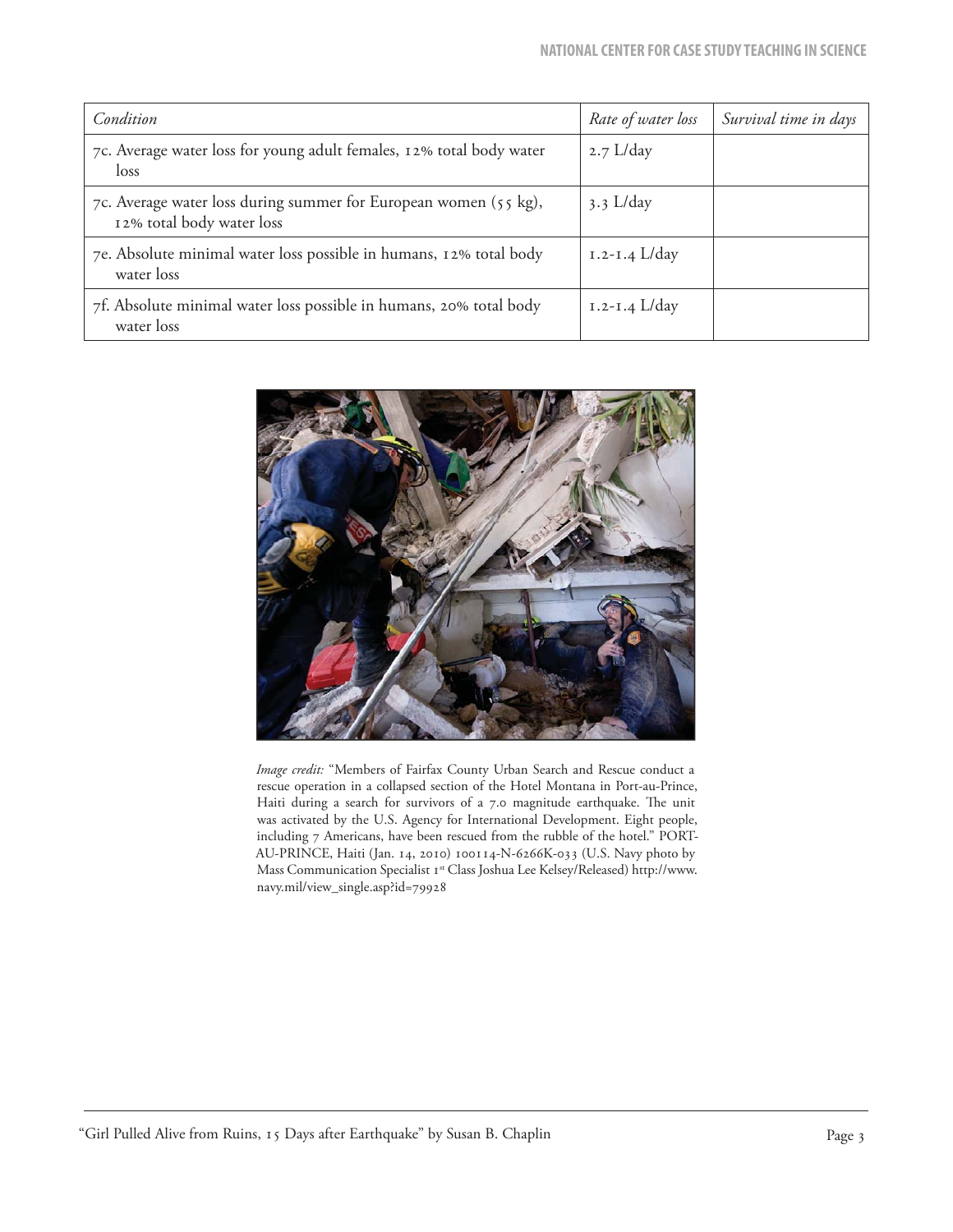## Part III – Finding other Explanations for Darlene's Survival

Darlene's survival was indeed miraculous, but was it based in part on who she was, where she lived (Haiti), and the particular conditions to which she was exposed? Survival can sometimes depend on the smallest of advantages.

#### **Questions**

- 8. Would a middle-aged, northern European (or American) male tourist in Haiti have fared as well as Darlene? Are there physiological advantages of being a young female, born and raised in Haiti? Describe how these characteristics might have given her an advantage. In answering this question, consider the following:
	- a. Could being buried in rubble in the warm, humid environment of Haiti have been an advantage for Darlene's survival? Explain how.
	- b. Does age, weight, or sex affect water loss or water requirements (see Sawha et al., 2005)?
	- c. Does the fact that Darlene was born and raised in Haiti matter? Describe the role that heat acclimation might play in her water balance.
- 9. Darlene survived a prolonged period of starvation, an additional physiological challenge for her body. Paradoxically, starvation might actually offset and/or minimize some water loss. How?

#### References

Refer to the following website for information about dehydration:

- Sawka, M., S.N. Cheuvront, and R. Carter. 2005. Human water needs. *Nutrition reviews* 63: S30-S39. http://www.dtic.mil/cgi-bin/GetTRDoc?AD=ADA435156&Location=U2&doc=GetTRDoc.pdf
- Westerterp, K.R., G. Plasqui, and A.H.C. Goris. 2005. Water loss as a function of energy intake, physical activity, and season. *British Journal of Nutrition* 93: 199-203. http://journals.cambridge.org/action/displayFulltext?type=1&fi d=917992&jid=BJN&volumeId=93&issueId=0 2&aid=917980